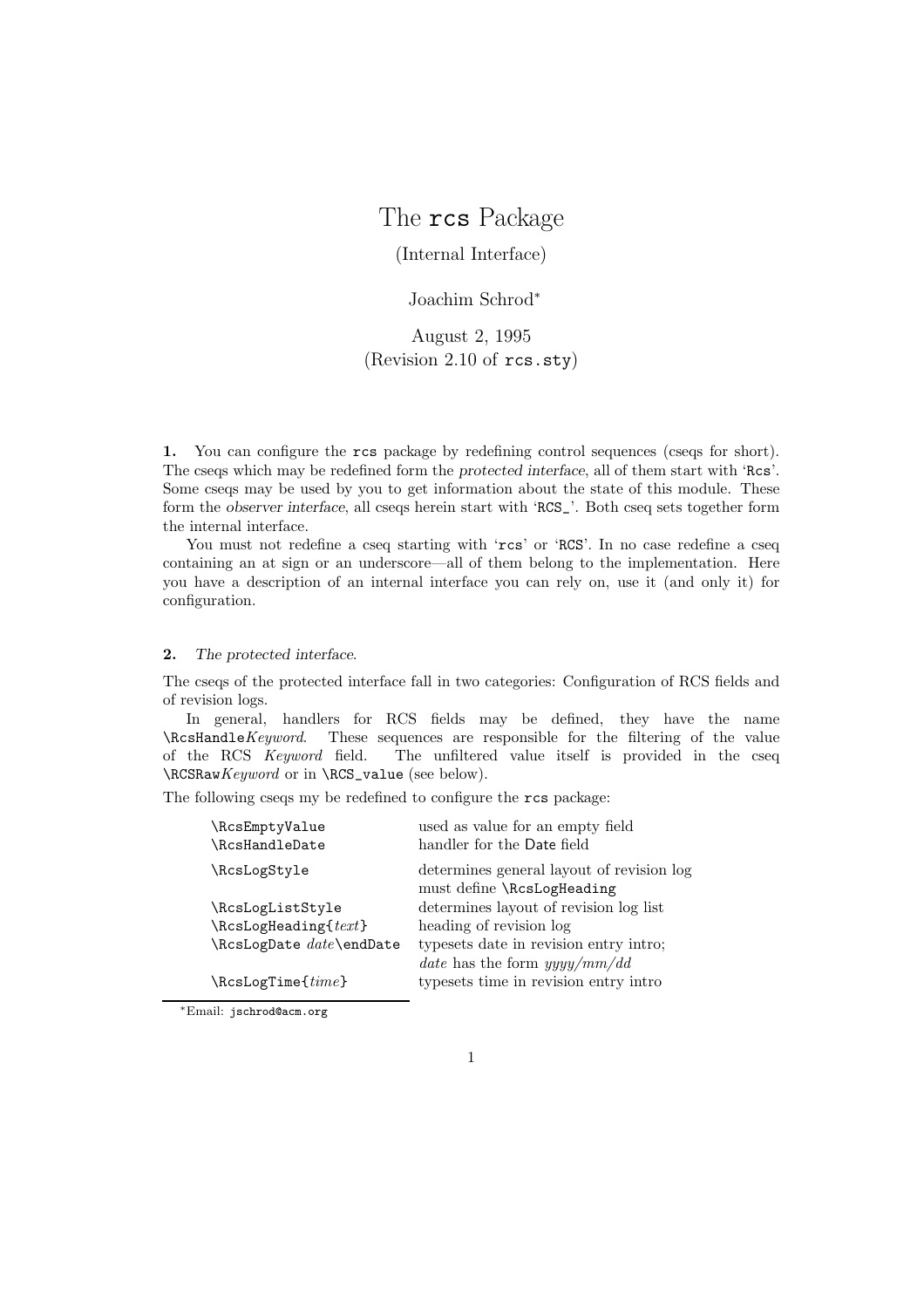**3.** The cseq \RcsLogListStyle needs further explanation: The rcslog environment is, in fact, a list environment. \RcsLogListStyle will be used as the second argument of \list, it must define \makelabel and setup all list layout parameters.

Even though rcslog is implemented via list, I don't regard it as such. For example, I think it should not increase the list level: an item list in a revision entries should use the first-level item labels. This is realized by placing the rcslog environment on list level 0. It follows that \endlist must not be used for \endrcslog, \endtrivlist is used instead. If you redefine \RcsLogListStyle in such a way that this special list level setting is not done any more, you *must* redefine \endrcslog as well. You were warned.

Of course, if you just want to change some paragraph layout values, it's better to append your definitions to the end of \RcsLogListStyle.

**4.** The following macros must be looked at for internationalization:

|                                             | \RcsLogHeadingName log heading text, in front of filename |
|---------------------------------------------|-----------------------------------------------------------|
| \RcsUnknownFile                             | used for unknown filename                                 |
| \RcsEmptyLog                                | no revision entries are available                         |
| $\kappa$ SLogRevision{rev}{date}{time}{uid} |                                                           |
|                                             | introduces a revision entry, must be an <b>\item</b>      |

### **5.** *The observer interface*.

The following cseqs provide you with information you might utilize in your configuration.

| \rcs@loaded                                                                                      | the module's RCS revision field<br>(This name does not follow the name conventions)<br>for internal reasons.) |
|--------------------------------------------------------------------------------------------------|---------------------------------------------------------------------------------------------------------------|
| \RCS_keyword<br>\RCS_value<br>$\RCS_{\text{get}\_\text{author}\{uid\}$ gets $uid$ 's author name | keyword of the last parsed RCS field<br>value of the last parsed RCS field                                    |

### **Revision Log for** rcs-conf.tex

**Revision 2.6** (created at August 2, 1995 by Joachim Schrod)

Transformed this style option into a  $\text{Lipx } 2\varepsilon$  package. **Revision 2.5** (created at August 1, 1995 by Joachim Schrod)

Updated to LATEX  $2\varepsilon$ ; \RcsLoadHook is not necessary any more as that functionality is provided by LaTEX now.

Spell checked.

**Revision 2.4** (created at November 8, 1993 by Joachim Schrod)

Added possibility to configure the layout of the log list (\RcsLogListStyle).

Now the log list is on level 0. Thereby item lists or enumerations in revision entries get first-level labels. This has consequences for the configuration, this implementation strategy must therefore be specified in the internal interface description.

**Revision 2.3** (created at November 3, 1993 by Joachim Schrod)

Cleaned up for distribution: Added email address to each document, added copyright info to rcs.doc, added acknowledgments. Checked my English and the spacing.